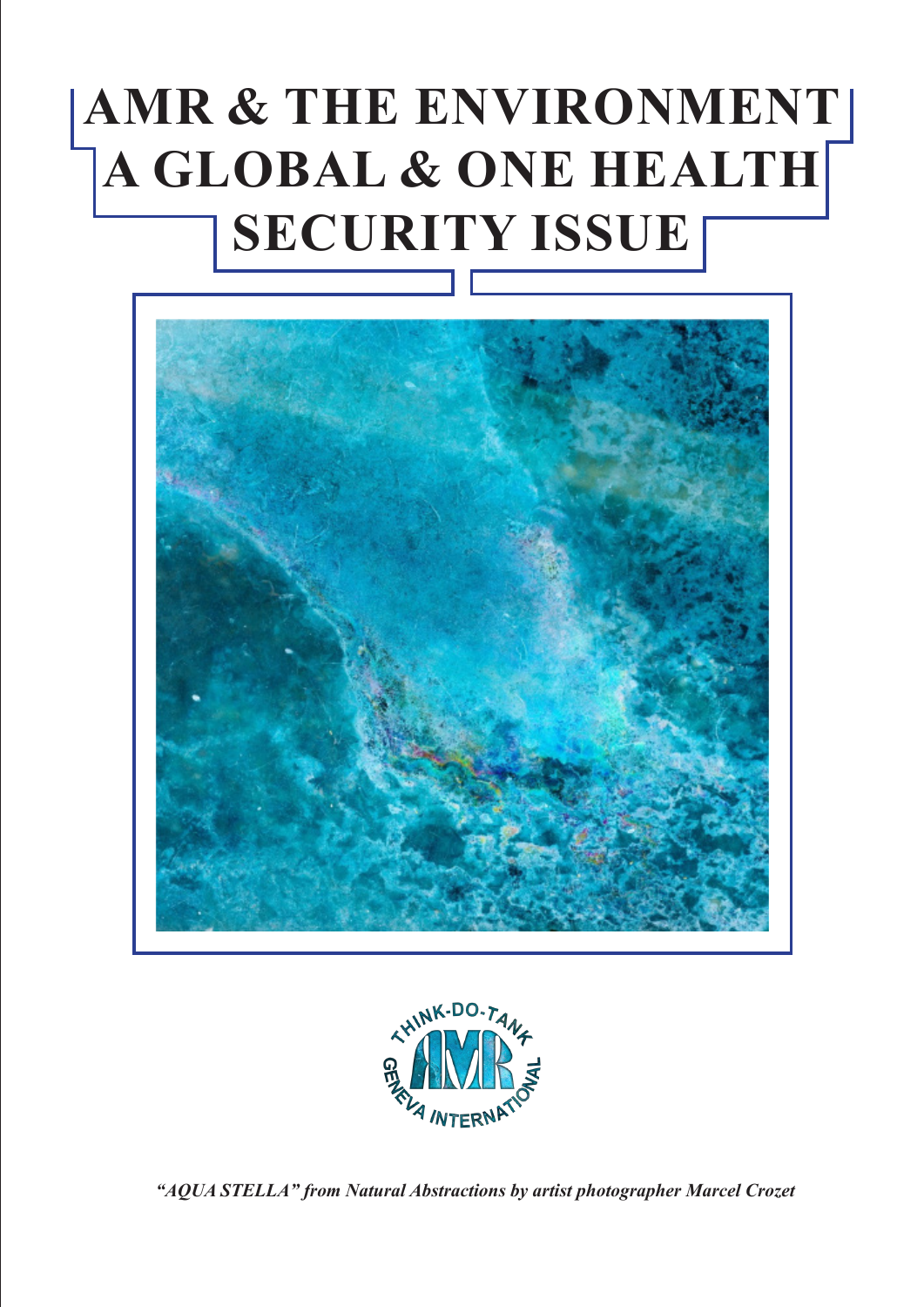**78 The importance of understanding airborne transmission of SARS-CoV2 and efficient measures for controlling airborne pandemics**

Professor João F. P. GOMES, ISEL – Lisbon Polytechnic Lisbon, Portugal

- **82 The Characteristics of Hospital Air Dust Resistome Indicate the Necessity to Control Airborne Antibiotic Resistance Genes Spread** Assistant Professor Yu XIA, Guangdong, Univ. China; Assistant Professor Xiang LI; Dr Yuhui YE
- **87 Patient Safety and Infection Prevention & Control are Interdependent: None Can Work Without Fulfilling the Other, With Particular Emphasis on AMR and COVID-19**

Dr Abdulelah ALHAWSAWI, Patient Safety Lead, Kingdom of Saudi Arabia; Mawahib WANG; Sofia MACEDO

## **Section V — Global Health Security & Economic Policy Debate**

## **94 The Uneven Economic Effects of COVID-19**

Professor James K. GALBRAITH, Austin University, Texas, USA

**99 The Sydney Statement on Global Health Security,** 

The World Summit on Global Health Security

**Section VI — Improving Care Quality & Access: From Infectious to Non Communicable Diseases**

**102 International Collaboration for Affordable and Equitable Global Radiotherapy Treatment**

Manjit DOSANJH, CERN, Switzerland; Dr C. Norman COLEMAN, MD, Oxford, UK

- **106 Epidemiology of Catheter-Associated Urinary Tract Infections in a Multispecialty Quaternary-Care Hospital in the Middle East** Dr Shafi MOHAMMED, Cleveland Clinic, Abu Dhabi, UAE; Elias TANNOUS, ACICNet; Dr Ahmad NUSAIR; Claire NOLAN
- **112 Field Experiments to Reduce Infection Risks for Women Giving Birth in Sub-Saharan Africa** Laetitia VAN HAREN, Netherlands

## **Section VII — Conclusions: One Health and a Think-Do-Tank**

- **120 One Health is not equivalent to Global Health** Professor Antoine ANDREMONT, Univ. of Paris, France.
- **124 Thinking AMR, or the prospect of an International "One Health" Public Policy** Léonie Varobieff, lecturer in philosophy.

#### **126 The AMR THINK-DO-TANK Scientific Advisory Committee**

## **We would especially like to thank :**

Cover : "Aqua Stella", by Natural Abstraction Photographer, Marcel Crozet, France Logo AMR Think-Do-Tank : by artist Karen Kabaskalyan, Armenia Section introduction - Portrait Jacques Acar - Credit: Acar's family Table of Content: Alpine Geneva Above the Clouds - Credit: Carine Trioux Section I, Miro Fountain, Fondation Maeght, France - Credit: Dominique Thierry Section II, Marine Farm of Noirmoutier - Credit: Hemarina SA, France Section III, Leaf on wood - Credit Thomas Schwarz Section IV, Door and Clouds - Credit: Thomas Schwarz Section V, Autumn Leaves -Credit: Thomas Schwarz Section VI, Hand Washing Street System - Anonymous, Conakry, Guinea. Section VII, In the Swiss Grisons, 17th Century Church, Alpes behind Geneva - Credit: Thomas Schwarz Editors: Arno Germond, PhD, researcher, Japan & France; Garance Upham, Editor in Chief Design, graphics, layout: Natasha Frank, Jean-Jacques Monot. *The opinions expressed in each article are the sole responsibility of its authors and do not engage the board of the publication, nor the AMR Think-Do-Tank; Geneva International.*

*Debates of ideas are the firewood of a live participatory State. We believe in diversity and freedom of opinions.*

## **Introduction and Obituary JACQUES F. ACAR (1931-2020)**

**Jean-Claude MANUGUERRA, PhD, Head, CIBU, Pasteur Institute, France**

**What's exiting about a think tank The joy of creating an entity with Jacques Acar and the sorrow upon losing him** Garance F. UPHAM, President, AMR Think-Do-Tank, Geneva International

**10 EDITORIAL In this edition : "AMR & The Environment, a One Health & Global Security Issue" Dr Arno GERMOND, Vice-President AMR Think-Do-Tank, Editor.; & Garance F. UPHAM, Editor-in-Chief.**

## **Section I — The Environment: From Surveillance to Solutions**

- **12 The Environmental Dimensions of AMR in Review – Where Have We Been and What More is Needed** Sian WILLIAMS, Wellcome Trust, United Kingdom; Timothy JINKS
- 16 **Wastewater-based early warning systems for COVID-19** Jean-Claude MANUGUERRA, Head CIBU, Institut Pasteur, Paris, France; **Christophe** BATEJAT; **India LECLERCQ**; **Thomas LABADIE**,
- 21 **Wastewater Surveillance to Focus More on Human Pathogens, AMR** Interview, Professor Tong ZHANG, Hong Kong University, China.
- 24 **Tackling Environmental Dimension of Antibiotic Resistance Genes by Comprehensive Assessment and Source Control**

Liguan LI, Hong Kong University, China; Professor Tong ZHANG

- 30 **Antibiotic Resistance in Landfill Systems** Associate Professor Bing LI, Tsinghua University, China; Renxin ZHAO
- 34 **Microbiological Characterization of Wastewater in Cholera Endemic Areas in Benin** Dr Bawa BOYA, Abomey-Calavi University Cotonou, Benin; Associate Professor Théodora Angèle AHOYO

## **Section II — AMR in Aquaculture Environment**

**44 Persistence of Antibiotic-Resistance Genes in Aquaculture Environment** Professor Satoru SUZUKI, Ehime University, Matsuyama, Japan

## **Section III — AMR Fungal Infections**

**49 AMR in Fungal Infection: At the Intersection of Sustainable Agriculture and Human Health Threats** Professor Justin BEARDSLEY, Marie Bashir Institute for Infectious Diseases and Biosecurity, Australia; Professor David GUEST

## **Section IV — COVID-19 & AMR : IPC & Airborne Disease Spread**

- **56 From SARS to MERS-CoV to COVID-19: Uncovering needs in Infection Prevention and Control, Broadening the Response and Building Programmes Based on WHO Core Components** Dr Maha TALAAT, reg. advisor AMR/IPC, EMRO, WHO; Dr Bassem ZAYED; Dr Yvan HUTIN
- **62 Building Preparedness for Pandemics. Recommendations. Summary for Policy Makers**

Professor Susan ROAF, Edinburgh University, Scotland

# **TABLE OF CONTENT**